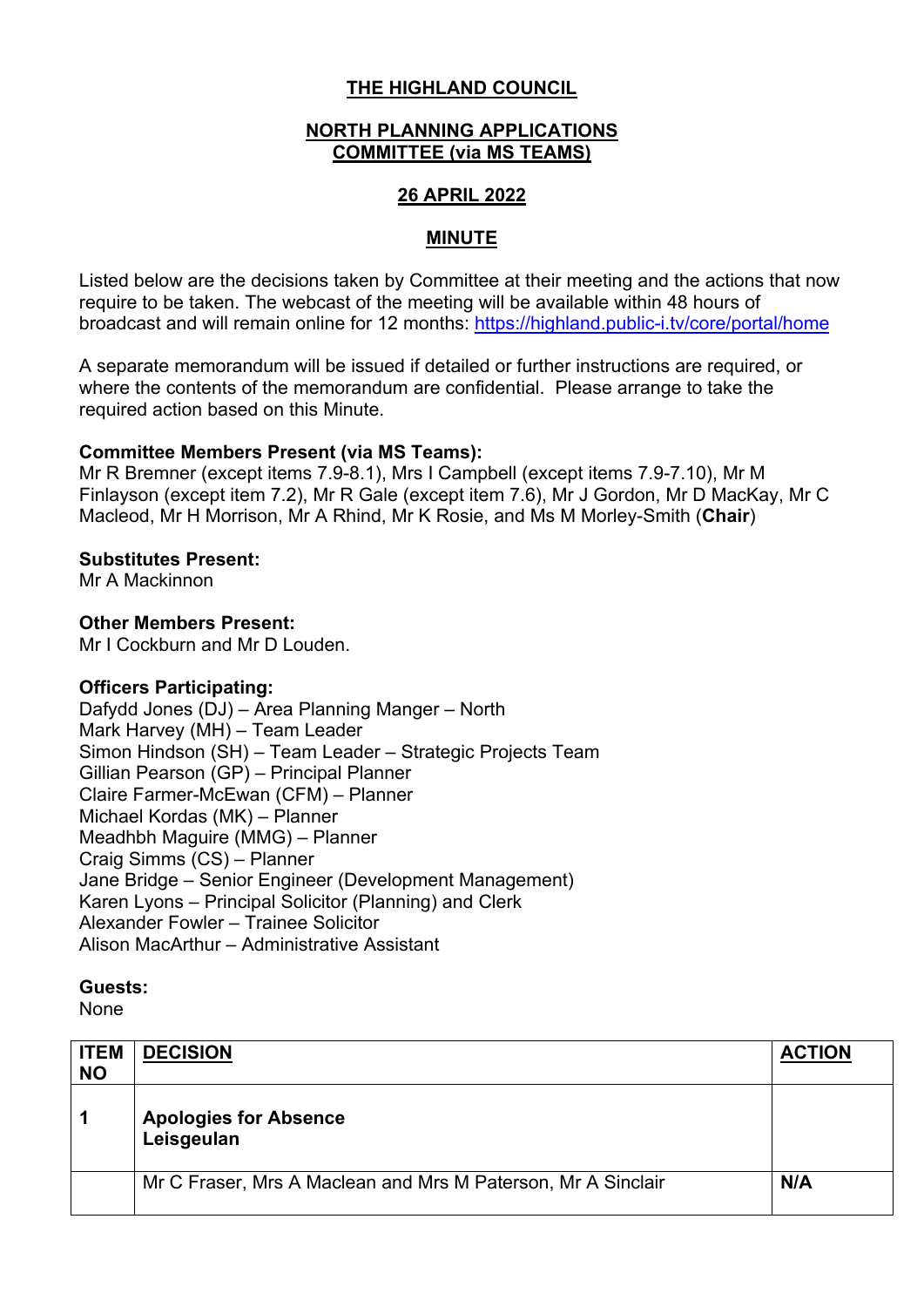| $\mathbf{2}$ | <b>Declarations of Interest</b><br>Foillseachaidhean Com-pàirt                                                                                                                                                                                                                                                                                                                                                                                                                                                                                                                                                                                                                                                                                                                                                                                                                                                                                                                               |              |
|--------------|----------------------------------------------------------------------------------------------------------------------------------------------------------------------------------------------------------------------------------------------------------------------------------------------------------------------------------------------------------------------------------------------------------------------------------------------------------------------------------------------------------------------------------------------------------------------------------------------------------------------------------------------------------------------------------------------------------------------------------------------------------------------------------------------------------------------------------------------------------------------------------------------------------------------------------------------------------------------------------------------|--------------|
|              | Mr D Mackay in respect of items 5.1 and 7.3<br>Mrs I Campbell in respect of item 7.10 (Mrs I Campbell took no part in item<br>7.9 as the presentations were linked)                                                                                                                                                                                                                                                                                                                                                                                                                                                                                                                                                                                                                                                                                                                                                                                                                          | N/A          |
| 3            | <b>Confirmation of Minutes</b><br>Dearbhadh a' Gheàrr-chunntais                                                                                                                                                                                                                                                                                                                                                                                                                                                                                                                                                                                                                                                                                                                                                                                                                                                                                                                              |              |
|              | There had been submitted for confirmation as a correct record the minutes<br>of the meeting of the Committee held on 15 March 2022 which were<br><b>APPROVED.</b>                                                                                                                                                                                                                                                                                                                                                                                                                                                                                                                                                                                                                                                                                                                                                                                                                            | N/A          |
| 4            | <b>Major Development Update</b><br>larrtasan Mòra                                                                                                                                                                                                                                                                                                                                                                                                                                                                                                                                                                                                                                                                                                                                                                                                                                                                                                                                            |              |
|              | Update on new applications received since the report was issued, current<br>appeals and those applications coming forward in 2022.<br>The Strategic Projects Team Leader updated the Committee as follows:<br>A s36 application consultation has been received for Chleansaid<br>$\bullet$<br>wind Farm (16 turbines, 12 turbines at 200m and 4 turbines at 180m,<br>generating around 96mW).<br>A s36 application has been submitted to the Energy Consents Unit<br>$\bullet$<br>for Armadale Wind Farm (in Sutherland, not Skye).<br>Bad Fearn Wind Farm appeal has been dismissed.<br>$\bullet$<br>South Kilbraur Wind Farm appeal decision has been appealed to the<br>Court of Session. The Scottish Government has agreed that the<br>decision does need to be reconsidered therefore the appeal has<br>been re-opened. The Team Leader also reminded the Committee<br>about the "tilted balance", presumption in favour of sustainable<br>development.<br>Agreed: to NOTE the report. | <b>SH/DJ</b> |
| 5            | <b>Major Developments – Pre-application consultations</b><br>Leasachaidhean Mòra - Co-chomhairle Ro-iarrta                                                                                                                                                                                                                                                                                                                                                                                                                                                                                                                                                                                                                                                                                                                                                                                                                                                                                   |              |
| 5.1          | <b>Description:</b> Lochend Extension Wind Farm – erection and operation of a<br>wind farm comprising 5 wind turbines with a maximum blade tip height of<br>150 m and a total capacity of up to 21 mW and ancillary infrastructure.<br>(22/00436/PAN) (PLN/023/22)<br>Ward: 2<br><b>Applicant: CWE Lochend Limited</b><br>Site Address: Land 600 m NE of 10 Lochend Holding, Barrock.                                                                                                                                                                                                                                                                                                                                                                                                                                                                                                                                                                                                        | <b>GP</b>    |
|              | Agreed: no further considerations raised.                                                                                                                                                                                                                                                                                                                                                                                                                                                                                                                                                                                                                                                                                                                                                                                                                                                                                                                                                    |              |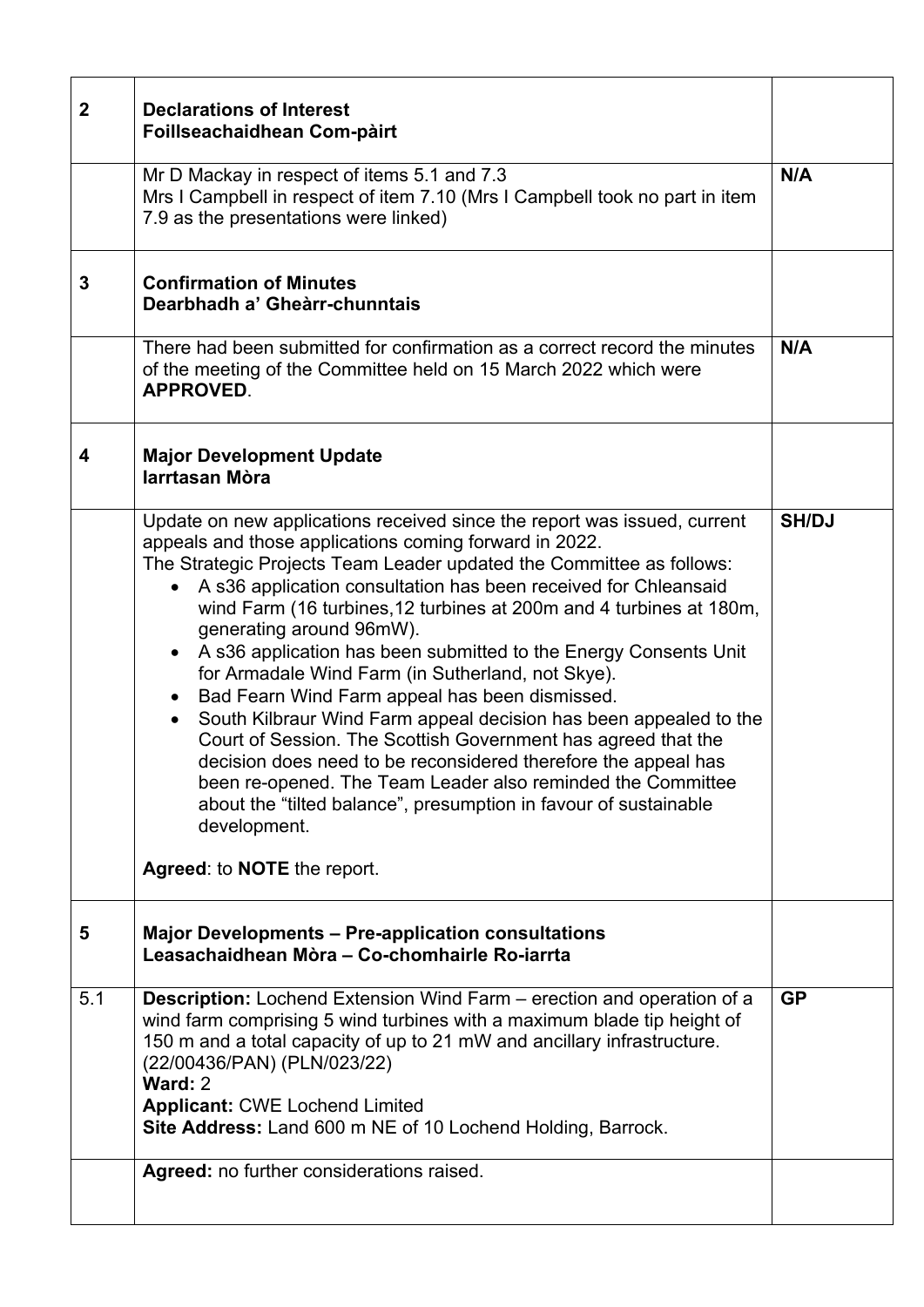| 5.2 | <b>Description:</b> Battery storage facility with capacity up to 50 mW, access<br>and associated infrastructure (22/01308/PAN) (PLN/024/22)                                                                                                                  | <b>GP</b>                  |
|-----|--------------------------------------------------------------------------------------------------------------------------------------------------------------------------------------------------------------------------------------------------------------|----------------------------|
|     | Ward: 6                                                                                                                                                                                                                                                      |                            |
|     | <b>Applicant: Intelligent Land Investments Group Plc</b>                                                                                                                                                                                                     |                            |
|     | Site Address: Land at Mid Balnacraig, Alness IV17 0XL.                                                                                                                                                                                                       |                            |
|     | Agreed: no further considerations raised.                                                                                                                                                                                                                    |                            |
| 6.  | <b>Continued Item</b><br><b>Cuspairean a' Leantainn</b>                                                                                                                                                                                                      |                            |
| 6.1 | Applicant: Mr Clarck Nussey (21/04050/PIP) (PLN/025/22) (PLN/096/21)<br>Location: 84 East Helmsdale, Strath Road, Helmsdale, KW8 6JL (Ward<br>4).                                                                                                            |                            |
|     | Nature of Development: Erection of house and formation of access.<br><b>Recommendation: Grant.</b>                                                                                                                                                           |                            |
|     | As this was a continued item only the following Members could take part Mr<br>Finlayson, Mr Gale, Mr Gordon, Mr Mackay, Mr Morrison, Mr Rosie, Mr<br>Rhind and Ms Morley-Smith.                                                                              | <b>GP/MFitzpa</b><br>trick |
|     | Amendment to agenda and report – the application site is within Ward 4.                                                                                                                                                                                      |                            |
|     | In answer to Members' questions, the Planner advised:                                                                                                                                                                                                        |                            |
|     | there was a condition on the timescales for delivery of the access, the<br>٠<br>access works would have to commence before construction works<br>start;                                                                                                      |                            |
|     | the road itself was adopted as it was an historic turning area; and<br>$\bullet$<br>as this application was for planning permission in principle, a further<br>$\bullet$<br>detailed application/approval of matters specified in condition would<br>follow. |                            |
|     | During debate the following views were expressed:                                                                                                                                                                                                            |                            |
|     | there were concerns with the parking head being used inappropriately;<br>٠<br>and                                                                                                                                                                            |                            |
|     | the amended parking head should be put in place before construction<br>٠<br>starts.                                                                                                                                                                          |                            |
|     | <b>AGREED</b> to GRANT planning permission subject to the conditions<br>contained in the report of handling.                                                                                                                                                 |                            |
|     |                                                                                                                                                                                                                                                              |                            |
|     |                                                                                                                                                                                                                                                              |                            |
|     |                                                                                                                                                                                                                                                              |                            |
|     |                                                                                                                                                                                                                                                              |                            |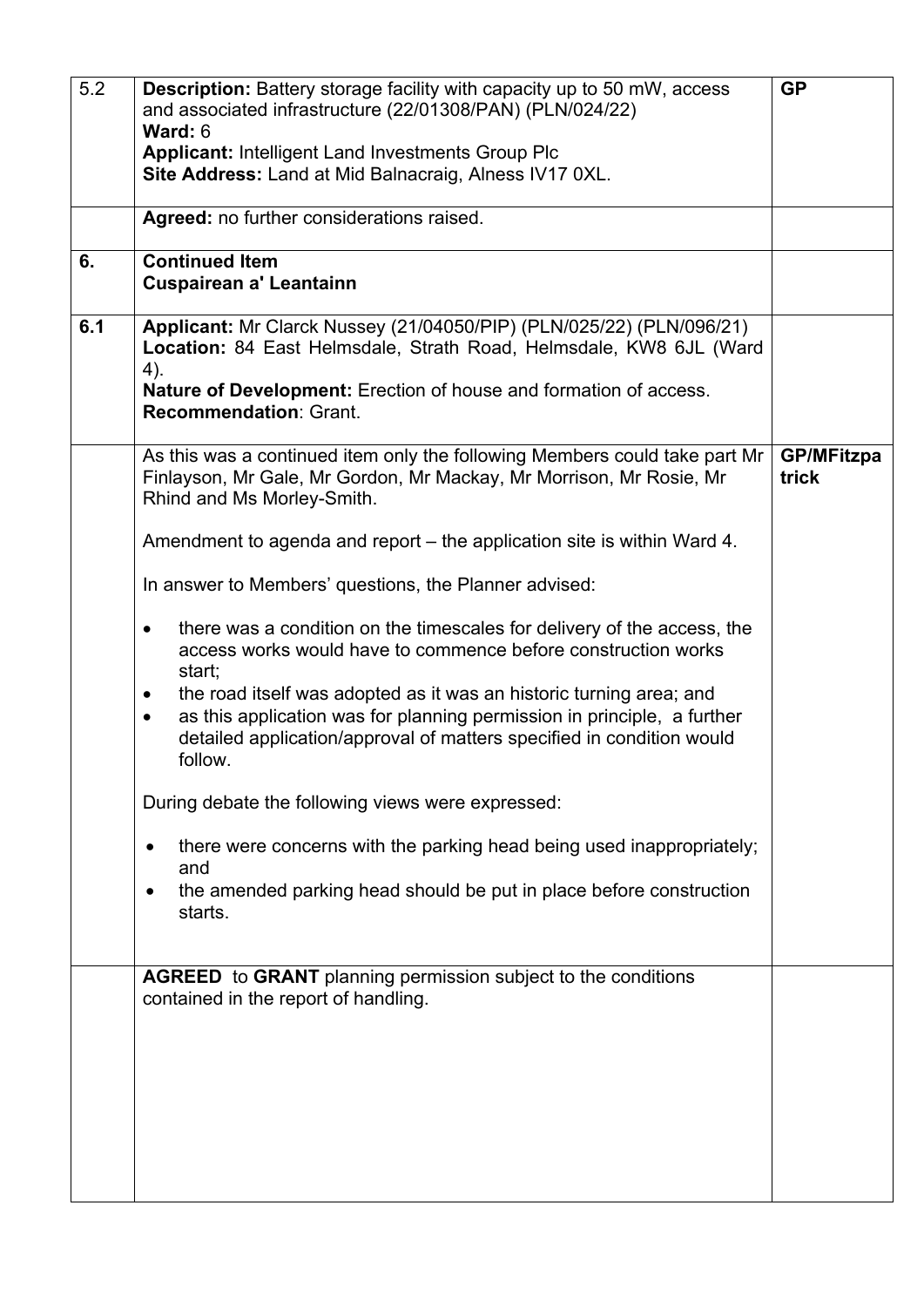| 7.  | <b>Planning Applications to be Determined</b><br>Iarrtasan Dealbhaidh rin Dearbhadh                                                                                                                                                                                                                                                                                                                                                                                                                                                                                                                                                                                                                                                                                                                                                                                                                                          |            |
|-----|------------------------------------------------------------------------------------------------------------------------------------------------------------------------------------------------------------------------------------------------------------------------------------------------------------------------------------------------------------------------------------------------------------------------------------------------------------------------------------------------------------------------------------------------------------------------------------------------------------------------------------------------------------------------------------------------------------------------------------------------------------------------------------------------------------------------------------------------------------------------------------------------------------------------------|------------|
| 7.1 | Applicant: REG Strath Tirry Limited (20/05067/FUL) (PLN/026/22)<br>Location: Land 1450 m NE of Dalmichie, Lairg (Ward 1).<br><b>Nature of Development:</b> Strath Tirry Wind Farm – erection and operation<br>of a wind farm for a period of 30 years, comprising of 4 wind turbines and a<br>maximum blade tip height of 135 m, access tracks, borrow pits, substation,<br>control building, meteorological mast and ancillary infrastructure.<br><b>Recommendation: Refuse.</b>                                                                                                                                                                                                                                                                                                                                                                                                                                            | <b>CFM</b> |
|     | In answer to Members' questions, the Planner advised:                                                                                                                                                                                                                                                                                                                                                                                                                                                                                                                                                                                                                                                                                                                                                                                                                                                                        |            |
|     | • there had been pre-planning advice given; and<br>• the reason for refusal was the visual impact of the proposed<br>development from a number of viewpoints.                                                                                                                                                                                                                                                                                                                                                                                                                                                                                                                                                                                                                                                                                                                                                                |            |
|     | During debate the following views were expressed:                                                                                                                                                                                                                                                                                                                                                                                                                                                                                                                                                                                                                                                                                                                                                                                                                                                                            |            |
|     | • this project was a reasonable project, it did not sit too high and was<br>localised and could not be seen from the village of Lairg;<br>this development fitted well and would not be seen when travelling<br>down from the North;<br>• VP1 and 2 have trees growing at a rapid pace which will screen the<br>windfarm;<br>the turbines could be seen in proximity to the road. The woodland<br>$\bullet$<br>would only screen from one angle and these trees would be felled at<br>some point; and<br>Lairg Community Council had supported the development whilst<br>$\bullet$<br>Rogart Community Council had not.                                                                                                                                                                                                                                                                                                      |            |
|     | The Area Planning Manager – North advised that the Strategic Project<br>Team have tried to assimilate wind farms where they can, with time spent<br>working with developers. In this instance and in this area great care had<br>been taken to ensure turbines were set back from the road. Due to<br>landownership issues, it was a constrained area of land and the turbines<br>are dominant. The trees being a commercial plantation will go over time.<br>Motion by Mr H Morrison, seconded by Mrs I Campbell, to grant the<br>application subject to conditions to be approved by the local member<br>represented on the Committee (Mr H Morrison) for the following reason:<br>This modest proposal is considered to be well sited in the landscape and of<br>an appropriate scale for the location. The application is supported by the<br>local Lairg Community Council, there have been no objections from internal |            |
|     | Council departments, there are no objections from bodies such as SEPA or<br>NatureScot and there are only three local objections. It is not a<br>controversial application locally or wider afield and the landscape impact<br>referred to in the two suggested reasons for refusal are not considered to<br>be unacceptable or to justify the refusal of the application. The identified<br>landscape and visual impacts will be localised and it is relevant that there<br>are no concerns from any consultee regarding impacts on any national                                                                                                                                                                                                                                                                                                                                                                            |            |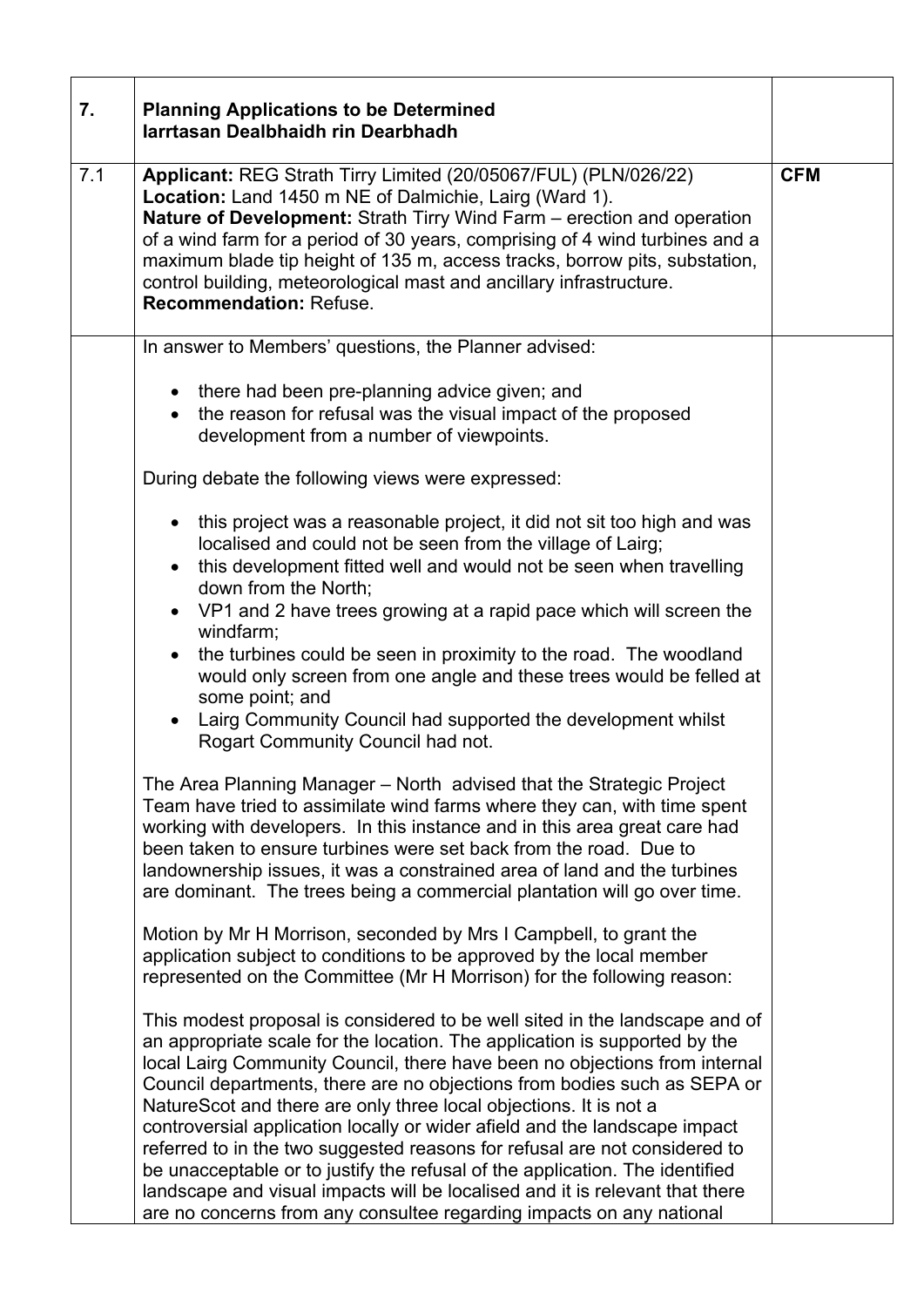|     | interests such as National Scenic Areas or wild land areas. The proposal<br>will make a positive contribution to reducing greenhouse gas emissions.<br>The Community Benefit Fund and the Local Infrastructure Fund will be of<br>great benefit locally for the duration of the proposal. Overall, the proposal is<br>considered to comply with the principal renewable energy policy of the<br>Highland-wide Local Development Plan, Policy<br>Amendment by Ms M Morley-Smith to refuse the application, seconded by<br>Mr R Bremner for the reasons given in the report.<br>Vote:<br>Motion: 7 (Mrs I Campbell, Mr J Gordon, Mr D Mackay, Mr A Mackinnon,<br>Mr C Macleod, Mr H Morrison, Mr A Rhind)<br>Amendment: 5 (Mr R Bremner, Mr M Finlayson, Mr R Gale, Mr K Rosie, Ms<br>M Morley-Smith)<br>Abstentions: 0<br>Motion carried 7 votes to 5. |               |
|-----|-------------------------------------------------------------------------------------------------------------------------------------------------------------------------------------------------------------------------------------------------------------------------------------------------------------------------------------------------------------------------------------------------------------------------------------------------------------------------------------------------------------------------------------------------------------------------------------------------------------------------------------------------------------------------------------------------------------------------------------------------------------------------------------------------------------------------------------------------------|---------------|
|     | Agreed: to GRANT planning permission subject to conditions to be<br>approved by the local member represented on the Committee (Mr H)<br>Morrison).                                                                                                                                                                                                                                                                                                                                                                                                                                                                                                                                                                                                                                                                                                    |               |
| 7.2 | Applicant: WKN Sallachy Ltd (21/01615/FUL) (PLN/027/22)<br>Location: Land at Sallachy Estate, Lairg (Ward 1).<br>Nature of Development: Sallachy wind farm - erection and operation of a<br>wind farm for a period of 30 years, comprising of 9 wind turbines with a<br>maximum blade tip height of 149.9 m, access tracks, temporary borrow pits<br>and construction compound, substation compound and ancillary<br>infrastructure.<br><b>Recommendation: Grant.</b>                                                                                                                                                                                                                                                                                                                                                                                 | <b>SH/CFM</b> |
|     | Mr M Finlayson left the meeting during consideration of this item and took<br>no part in the determination of it.<br>The Strategic Projects Team Leader advised that draft NPF4 could only be<br>given limited weight in the decision-making process and clarified that,<br>despite what is stated in Section 11 of the report, NatureScot has<br>confirmed that this is not a notifiable application. Scottish Government had<br>been asked by a third party to issue a direction to call in and determine the<br>application. At the time of presenting the item to Committee, no decision<br>had been received from Scottish Government on that request.                                                                                                                                                                                           |               |
|     | The Strategic Projects Team Leader advised that, in applications where the<br>development plan is 5+ years old, the tilted balance in favour of sustainable<br>development applies.                                                                                                                                                                                                                                                                                                                                                                                                                                                                                                                                                                                                                                                                   |               |
|     | In answer to Members' questions, the Strategic Projects Team Leader<br>advised:                                                                                                                                                                                                                                                                                                                                                                                                                                                                                                                                                                                                                                                                                                                                                                       |               |
|     | a third party (local landowner) had asked Scottish Ministers to call in<br>$\bullet$                                                                                                                                                                                                                                                                                                                                                                                                                                                                                                                                                                                                                                                                                                                                                                  |               |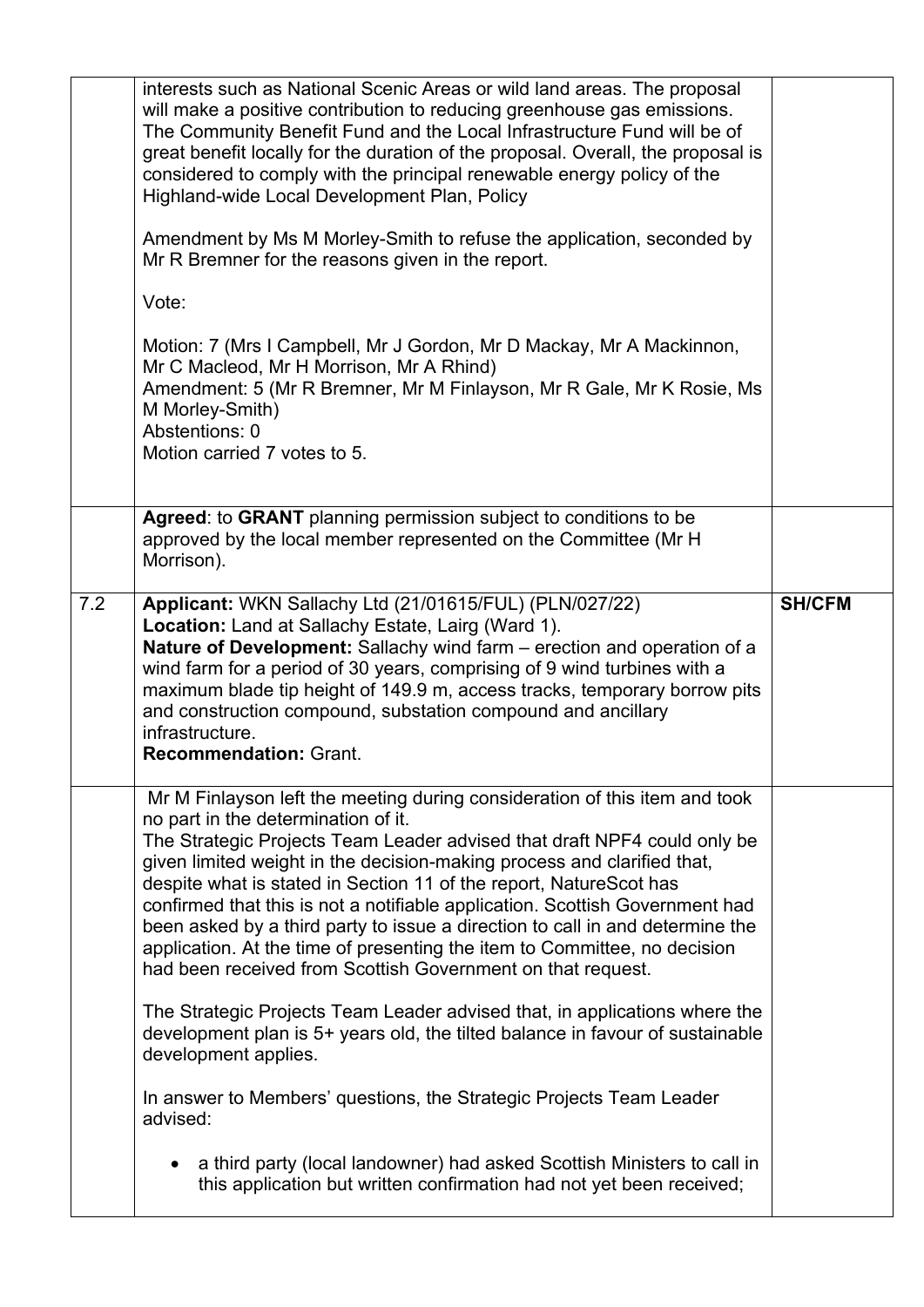|     | requests are considered by Scottish Government officials and<br>$\bullet$<br>passed to Scottish Ministers. The reasons given for the request are<br>the impacts of the proposed development on the National Scenic<br>Area and Wild Land Area;<br>with regard to the objection from Rogart Community Council there<br>was control over the roads network. The applicant has assessed<br>the route for delivery of the components going through Rogart but<br>they had to go through procurement processes for an appropriate<br>route in partnership with their haulage contractors, Transport<br>Scotland and the area roads team. A condition for a Traffic<br>Management Plan was in place for all the details to be approved<br>prior to the development; and<br>the hard core is to come from borrow pits within the application site.<br>$\bullet$<br>If these are insufficient there would be a further planning application<br>for further borrow pits and this was covered through the construction<br>traffic management plan. SSE Renewables have objected to one of<br>the borrow pits so that may need to be reconsidered by the<br>applicant. The management plan would further cover any mitigation<br>required for the roads network, including widening of roads, new<br>surface overlays, structures for bridges and culverts to protect the<br>local road network.<br>During debate the following views were expressed:<br>• there had been no objections from 6 community councils and this<br>development was widely supported in the area which demonstrated<br>how important windfarms were to the area and the benefit to the<br>local areas. |            |
|-----|-----------------------------------------------------------------------------------------------------------------------------------------------------------------------------------------------------------------------------------------------------------------------------------------------------------------------------------------------------------------------------------------------------------------------------------------------------------------------------------------------------------------------------------------------------------------------------------------------------------------------------------------------------------------------------------------------------------------------------------------------------------------------------------------------------------------------------------------------------------------------------------------------------------------------------------------------------------------------------------------------------------------------------------------------------------------------------------------------------------------------------------------------------------------------------------------------------------------------------------------------------------------------------------------------------------------------------------------------------------------------------------------------------------------------------------------------------------------------------------------------------------------------------------------------------------------------------------------------------------------------------------------------------------------------|------------|
|     | Agreed: to GRANT planning permission subject to the conditions<br>contained in the report of handling                                                                                                                                                                                                                                                                                                                                                                                                                                                                                                                                                                                                                                                                                                                                                                                                                                                                                                                                                                                                                                                                                                                                                                                                                                                                                                                                                                                                                                                                                                                                                                 |            |
| 7.3 | Applicant: Cogle Moss Renewables LLP (22/00462/S42) (PLN/028/22)<br>Location: Land 477 m NE of Blackpark, Watten (Ward 3).<br>Nature of Development: Application for non-compliance with condition 1<br>(commencement of development) and condition 13 (archaeology) of<br>planning permission 15/02769/FUL.<br><b>Recommendation: Grant.</b>                                                                                                                                                                                                                                                                                                                                                                                                                                                                                                                                                                                                                                                                                                                                                                                                                                                                                                                                                                                                                                                                                                                                                                                                                                                                                                                         | <b>SH</b>  |
|     | Agreed: to GRANT planning permission subject to the conditions<br>contained in the report of handling.                                                                                                                                                                                                                                                                                                                                                                                                                                                                                                                                                                                                                                                                                                                                                                                                                                                                                                                                                                                                                                                                                                                                                                                                                                                                                                                                                                                                                                                                                                                                                                |            |
| 7.4 | Applicant: The Highland Council (21/05639/FUL) (PLN/029/22)<br>Location: Craighill School, Craighill Terrace, Tain, IV19 1EU (Ward 7).<br>Nature of Development: Erection of community campus including nursery,<br>school, playgrounds, sport pitches and associated infrastructure.<br><b>Recommendation: Grant.</b>                                                                                                                                                                                                                                                                                                                                                                                                                                                                                                                                                                                                                                                                                                                                                                                                                                                                                                                                                                                                                                                                                                                                                                                                                                                                                                                                                | <b>CFM</b> |
|     | The Planner advised of the need to:<br>Update condition 4 to read:<br>"The audit shall include the areas and the approved layout drawings for<br>conditions 12, 16, 19, 20 and 21 not 4, 5, 6 and 7 as stated in the report of<br>handling."                                                                                                                                                                                                                                                                                                                                                                                                                                                                                                                                                                                                                                                                                                                                                                                                                                                                                                                                                                                                                                                                                                                                                                                                                                                                                                                                                                                                                          |            |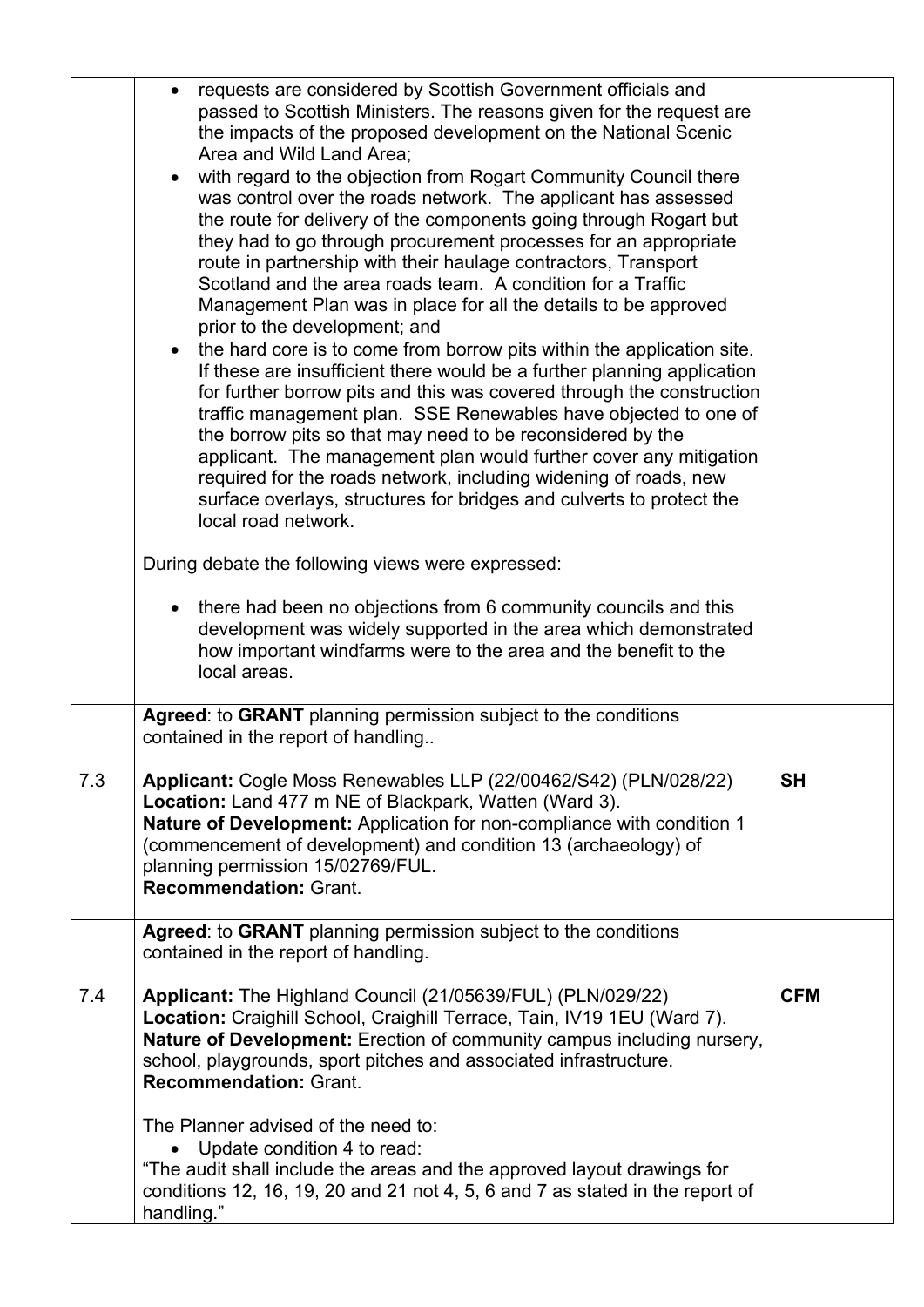|                        | • Update condition 23 to read:<br>"No development shall commence until a scheme for double yellow lines,<br>including waiting and loading restriction on Craighill Terrace, has been<br>implemented to the satisfaction of the Planning Authority, in consultation<br>with the Road Authorities."<br>Update condition 22 to include a variety of waiting and loading<br>restrictions.<br>Delegated authority sought to make any other necessary minor<br>modifications to the conditions subject to the agreement of the Chair of the                                                                                                                                                                                                                                                                                                                                                                                                                                                                                                                                                            |  |
|------------------------|--------------------------------------------------------------------------------------------------------------------------------------------------------------------------------------------------------------------------------------------------------------------------------------------------------------------------------------------------------------------------------------------------------------------------------------------------------------------------------------------------------------------------------------------------------------------------------------------------------------------------------------------------------------------------------------------------------------------------------------------------------------------------------------------------------------------------------------------------------------------------------------------------------------------------------------------------------------------------------------------------------------------------------------------------------------------------------------------------|--|
| Committee.             |                                                                                                                                                                                                                                                                                                                                                                                                                                                                                                                                                                                                                                                                                                                                                                                                                                                                                                                                                                                                                                                                                                  |  |
| advised:               | In answer to Members' questions, the Planner and Senior Engineer                                                                                                                                                                                                                                                                                                                                                                                                                                                                                                                                                                                                                                                                                                                                                                                                                                                                                                                                                                                                                                 |  |
| $\bullet$              | the private road from Innes Mhor Road into the car park would<br>remain private, the left-hand lane was for coming out of the school;<br>and<br>the left turn lane is for vehicles turning out as traffic will be funnelled<br>through that junction. The current junction would struggle to cope<br>with the amount of vehicles predicted, there would be no restriction<br>on direction and more detail would be given and picked up in the<br>road safety audit.                                                                                                                                                                                                                                                                                                                                                                                                                                                                                                                                                                                                                              |  |
|                        | During debate the following views were expressed:                                                                                                                                                                                                                                                                                                                                                                                                                                                                                                                                                                                                                                                                                                                                                                                                                                                                                                                                                                                                                                                |  |
| $\bullet$<br>$\bullet$ | a great day for the community and long awaited;<br>any school at school entry and departure times would always be<br>very busy with traffic. Good to see further parking if required. Staff<br>car parking within the site was quite sufficient. The passive school<br>would be the first of its kind for the Highlands. Several consultations<br>had been held for the school and it was hoped that consultation with<br>local members would take place regarding the small paths. Craighill<br>Terrace was a very difficult road with cars parked outside residential<br>properties so there will no doubt be difficulties there. Underpasses<br>were important and many pupils were not using these paths<br>preferring to use more dangerous crossings. The underpass would<br>need some work to encourage the children not to cross the A9;<br>with further discussions the road concerns will be alleviated; and<br>aspiration that local Members would be involved in the plan for the<br>landscaping to ensure the landscaping is easily maintained for the<br>Council in years to come. |  |
|                        | The Senior Engineer advised that restrictions on parking on Craighill<br>Terrace would be required due to the large vehicles (buses and delivery<br>vehicles) entering and leaving the site. It was recognised that care had to<br>be taken on restrictions however there was a need to have some<br>restrictions for safety reasons and to enable buses and large vehicles into<br>and out of the site.                                                                                                                                                                                                                                                                                                                                                                                                                                                                                                                                                                                                                                                                                         |  |
|                        | Mr Louden thanked the planners for the work that had been undertaken<br>and for the public consultations held to take this development forward.<br>This will provide a much better environment for both teachers and pupils to                                                                                                                                                                                                                                                                                                                                                                                                                                                                                                                                                                                                                                                                                                                                                                                                                                                                   |  |

work in.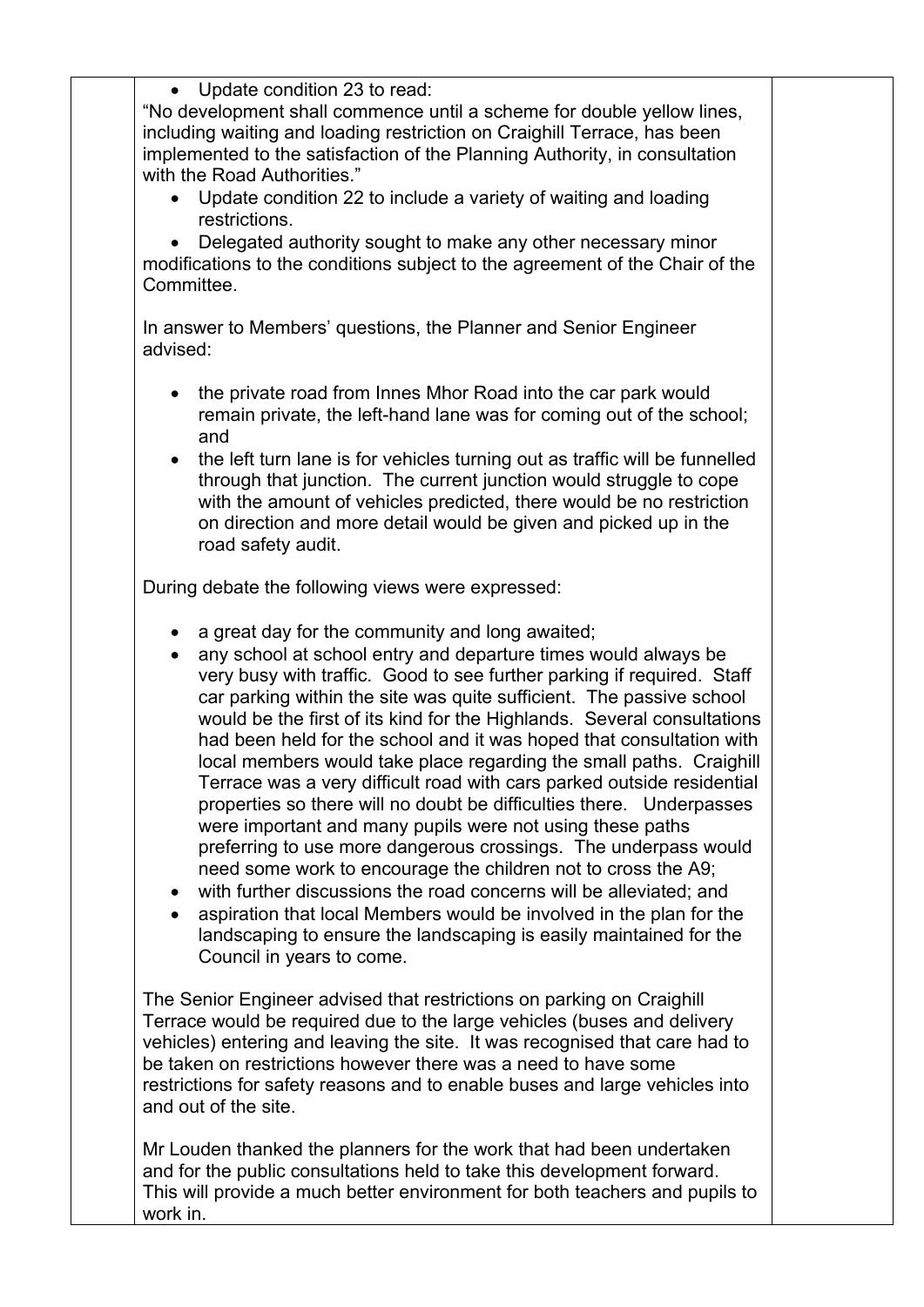|     | Agreed: to GRANT planning permission subject to the conditions<br>contained in the report (as amended).                                                                                                                                                                                                                                                                                                                                                                                                                                                                                                                                                                                                                                                                                                                                                                                                                                                                                                                                                                                                                                                                                                                                                                                                                         |                       |
|-----|---------------------------------------------------------------------------------------------------------------------------------------------------------------------------------------------------------------------------------------------------------------------------------------------------------------------------------------------------------------------------------------------------------------------------------------------------------------------------------------------------------------------------------------------------------------------------------------------------------------------------------------------------------------------------------------------------------------------------------------------------------------------------------------------------------------------------------------------------------------------------------------------------------------------------------------------------------------------------------------------------------------------------------------------------------------------------------------------------------------------------------------------------------------------------------------------------------------------------------------------------------------------------------------------------------------------------------|-----------------------|
| 7.5 | Applicant: Mr Martin Brown (20/03725/PIP, 20/03720/PIP and<br>20/03722/PIP) (PLN/030/22)<br>Location: Land to East of Smithy House, Ardross, Alness (Ward 6).<br>Nature of Development: Formation of three house plots.<br><b>Recommendation: Grant.</b>                                                                                                                                                                                                                                                                                                                                                                                                                                                                                                                                                                                                                                                                                                                                                                                                                                                                                                                                                                                                                                                                        | <b>MK</b>             |
|     | In answer to Members' questions, the Planner advised:                                                                                                                                                                                                                                                                                                                                                                                                                                                                                                                                                                                                                                                                                                                                                                                                                                                                                                                                                                                                                                                                                                                                                                                                                                                                           |                       |
|     | this area was designated in the Inner Moray Firth Local<br>$\bullet$<br>Development Plan under Policy 3 which takes a view on whether<br>housing can support a key local facility. The key facility here would<br>be the primary school and the local community hall and so we would<br>expect the occupiers of these houses to make use of those facilities<br>and to be wanting to cross the road. Exact details of the pedestrian<br>crossing point would have to be agreed in more detail with the roads<br>management team under the roads construction process and would<br>be the financial responsibility of the developer;<br>the requirement is for a safe place to cross, there were some issues<br>$\bullet$<br>with the path and the location of the drainage ditch. There is a<br>longstanding community desire to reduce the speed of traffic in this<br>area but we don't think it would achieve compliance, a solution is<br>possible and this can be addressed under the full planning<br>application; and<br>passing places further down the road would not be considered with<br>$\bullet$<br>this application as it would not be proportionate for this level of<br>development.<br>During debate the following views were expressed:<br>there have been longstanding issues with this road which required |                       |
|     | speed restrictions and talks for this were ongoing; and<br>the road is important but should not be a part of the consideration for<br>$\bullet$<br>this development.                                                                                                                                                                                                                                                                                                                                                                                                                                                                                                                                                                                                                                                                                                                                                                                                                                                                                                                                                                                                                                                                                                                                                            |                       |
|     | Agreed: to GRANT planning permission subject to the conditions<br>contained in the report.                                                                                                                                                                                                                                                                                                                                                                                                                                                                                                                                                                                                                                                                                                                                                                                                                                                                                                                                                                                                                                                                                                                                                                                                                                      |                       |
| 7.6 | Applicant: Mr David MacDonald (21/04622/FUL) (PLN/031/22)<br>Location: Land 15 m NW of Lower Flat, Hill House, Stormy Hill Road,<br>Portree (Ward 10).<br><b>Nature of Development:</b> Material change of use of existing class 1 first<br>floor to domestic class 9 residential and proposed change of use of existing<br>ground floor shop to beauty bar.<br><b>Recommendation: Refuse.</b>                                                                                                                                                                                                                                                                                                                                                                                                                                                                                                                                                                                                                                                                                                                                                                                                                                                                                                                                  | MH/C<br><b>Hallas</b> |
|     | In answer to Members' questions, the Team Leader advised:<br>Members were reminded that the beauty bar had permission to<br>operate and could currently be operating; and                                                                                                                                                                                                                                                                                                                                                                                                                                                                                                                                                                                                                                                                                                                                                                                                                                                                                                                                                                                                                                                                                                                                                       |                       |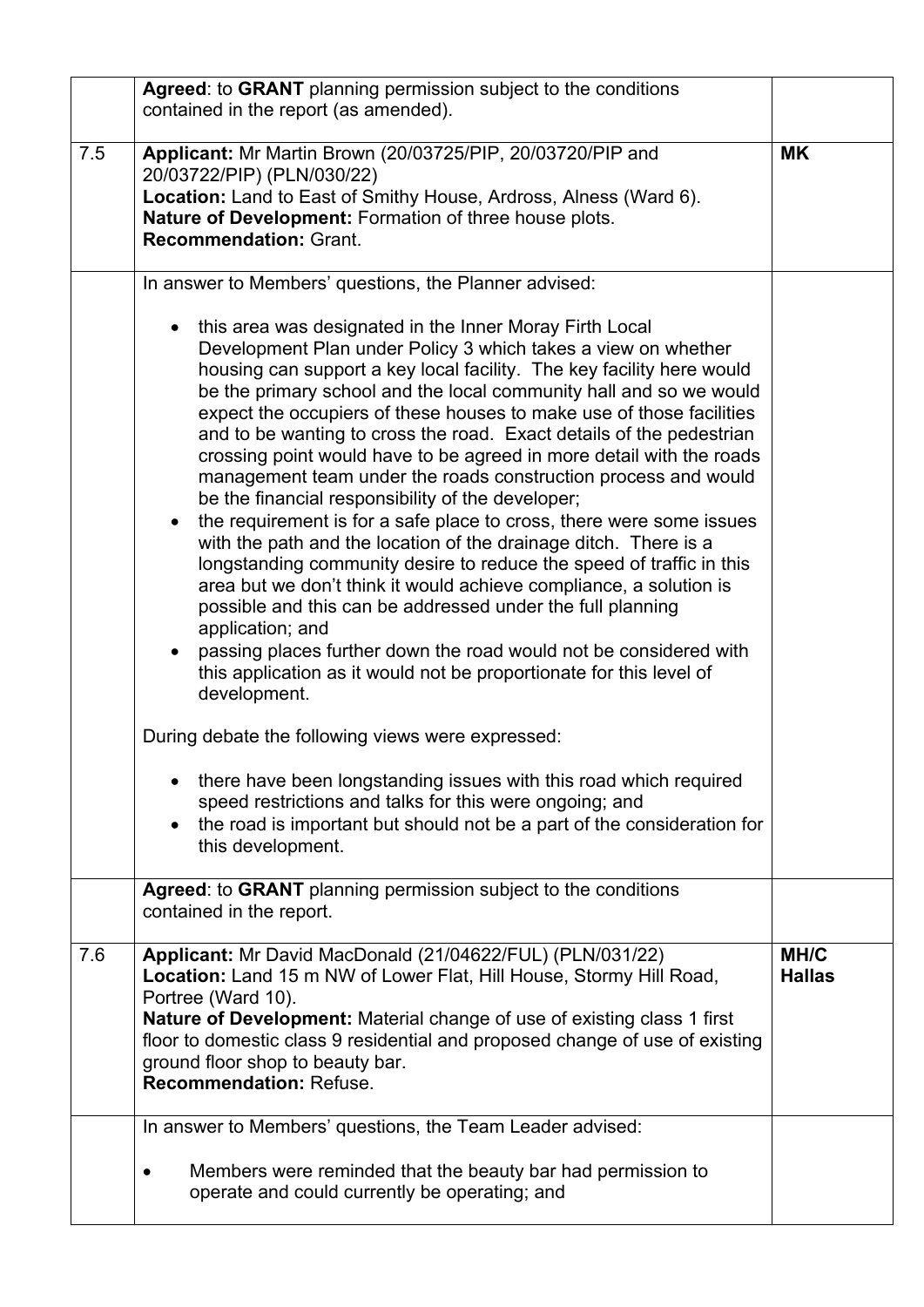|     | the parking was in relation to the domestic use of the first floor flat<br>and not in relation to the beauty bar.                                                                                                                                                                                                                                                                                                                                                                                                                                                                                                                                                                                     |                                   |
|-----|-------------------------------------------------------------------------------------------------------------------------------------------------------------------------------------------------------------------------------------------------------------------------------------------------------------------------------------------------------------------------------------------------------------------------------------------------------------------------------------------------------------------------------------------------------------------------------------------------------------------------------------------------------------------------------------------------------|-----------------------------------|
|     | During debate the following views were expressed:                                                                                                                                                                                                                                                                                                                                                                                                                                                                                                                                                                                                                                                     |                                   |
|     | it was only a one-minute walk from this development to various<br>٠<br>parking areas;<br>these historic buildings will never be able to create parking; and<br>this was previously a grocery store with delivery vehicles often<br>parked in front of the building, there had never been a problem with<br>this building or with the related parking and road safety.                                                                                                                                                                                                                                                                                                                                 |                                   |
|     | Motion by Mr J Gordon seconded by Mr C Macleod to grant the applicaiton<br>for the following reason:                                                                                                                                                                                                                                                                                                                                                                                                                                                                                                                                                                                                  |                                   |
|     | This building had significant importance to Portree, it has been a<br>grocery shop for over 70 years and was close to the Town centre where<br>there was ample parking.                                                                                                                                                                                                                                                                                                                                                                                                                                                                                                                               |                                   |
|     | The proposal reflects the aspirations of Portree Town Centre by<br>renovating an existing building to create a self-contained residential unit.<br>Together with the proposal to change the ground floor into a hairdressing<br>salon, this means that the building will be fully utilized. Regeneration of our<br>commercial centres is vital in the recovery from the pandemic and<br>diversification is a means by which to achieve this. In the historic, central<br>parts of the village which have good links to public transport and parking, I<br>do not feel that failure to provide off street parking in the curtilage of the<br>application site should be a reason to refuse permission. |                                   |
|     | It is a feature of town centre living, in particular flats above amenity space<br>In my opinion, any negative impacts caused by the development are offset<br>by the positive impacts of the re-use of the property. On balance I am<br>satisfied that the proposed development accords with policies 28, 29 and<br>34 of the HWLDP as it will contribute to the economic and social<br>development of the community<br>Amendment by Ms M Morley-Smith, to refuse the application for the                                                                                                                                                                                                             |                                   |
|     | reasons given in the report of handling did not receive a seconder and fell.                                                                                                                                                                                                                                                                                                                                                                                                                                                                                                                                                                                                                          |                                   |
|     | Agreed: to GRANT planning permission subject to conditions to be agreed<br>with the local members (Mr J Gordon and Mr C Macleod).                                                                                                                                                                                                                                                                                                                                                                                                                                                                                                                                                                     |                                   |
| 7.7 | Applicant: Mr Scott Paton (21/01171/FUL) (PLN/032/22)<br>Location: Land 120 m South of Strawberry Lea, Knockbreck Gardens,<br>Tain (Ward 7).<br><b>Nature of Development:</b> Erection of showroom and workshop building<br>with associated parking. Formation of access road and service yard area.<br><b>Recommendation: Grant.</b>                                                                                                                                                                                                                                                                                                                                                                 | <b>GP/M</b><br><b>Fitzpatrick</b> |
|     | The Principal Planner advised the Committee that there was an error in the<br>description of the proposed development contained in the report in that<br>allotments are not being brought forward as part of this application.                                                                                                                                                                                                                                                                                                                                                                                                                                                                        |                                   |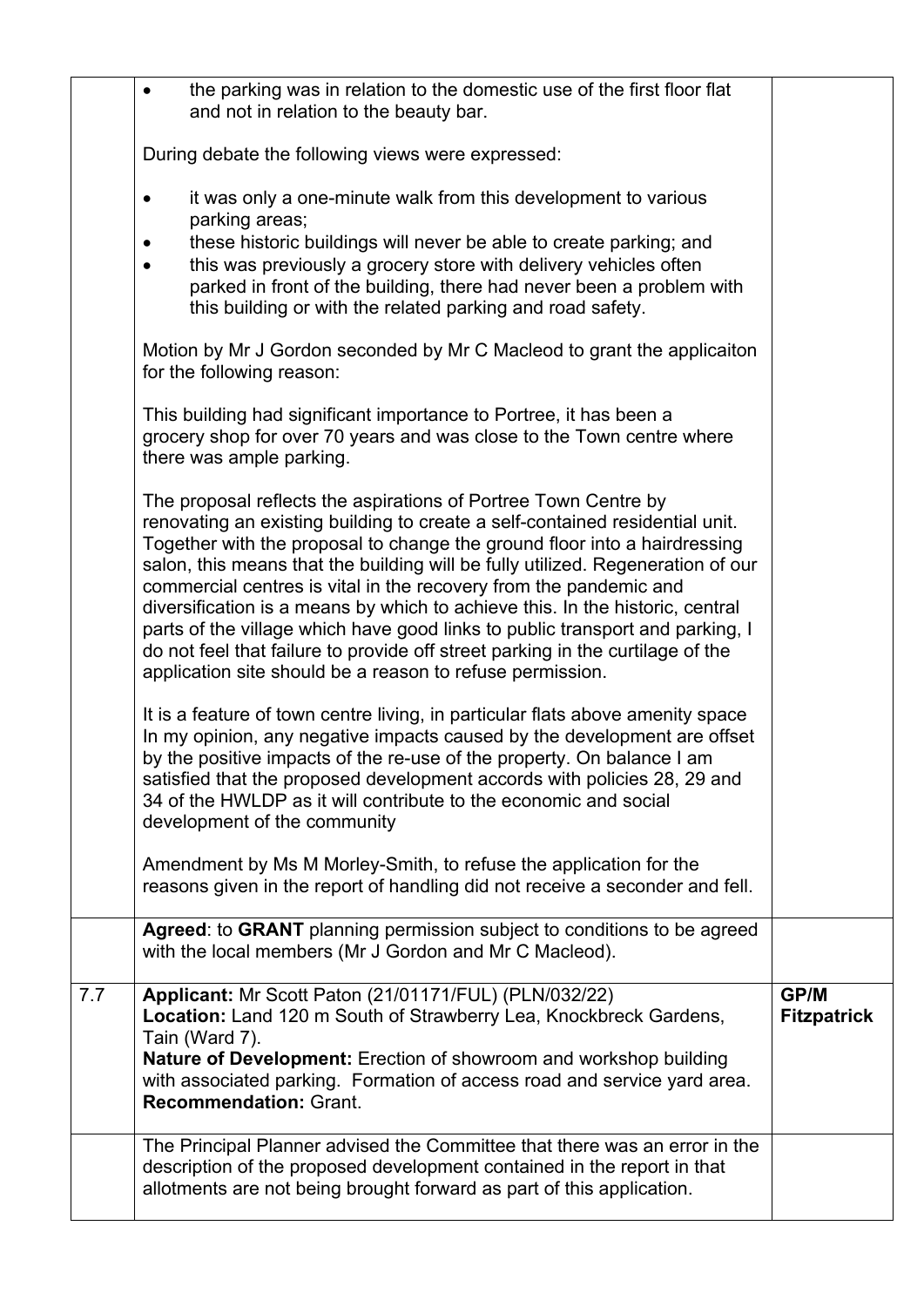|     | During debate the following views were expressed:                                                                                   |            |
|-----|-------------------------------------------------------------------------------------------------------------------------------------|------------|
|     |                                                                                                                                     |            |
|     | unfortunate that work had started on site before permission had been                                                                |            |
|     | granted;                                                                                                                            |            |
|     | due to the scale of this building it was important to have proper<br>٠                                                              |            |
|     | landscaping and it was unfortunate that some of the trees had been<br>damaged;                                                      |            |
|     | good to see a business thriving; and                                                                                                |            |
|     | the Community Council had not objected.                                                                                             |            |
|     |                                                                                                                                     |            |
|     | Agreed: to GRANT planning permission subject to the conditions                                                                      |            |
|     | contained in the report.                                                                                                            |            |
|     |                                                                                                                                     |            |
| 7.8 | Applicant: Ossian Developments Ltd (21/04108/FUL) (PLN/033/22)                                                                      | <b>MMG</b> |
|     | Location: Land 50 m NW of Caberfeidh Braes, Ullapool (Ward 5)                                                                       |            |
|     | Nature of Development: Siting of 9 pods and 2 staff accommodation                                                                   |            |
|     | buildings.                                                                                                                          |            |
|     | <b>Recommendation: Grant.</b>                                                                                                       |            |
|     | In answer to Members' questions, the Planner advised:                                                                               |            |
|     |                                                                                                                                     |            |
|     | the planning service had corresponded with Transport Scotland on<br>$\bullet$                                                       |            |
|     | the visibility splays and had been informed that it had been consistent                                                             |            |
|     | with pre-planning advice given by Transport Scotland on the                                                                         |            |
|     | development;                                                                                                                        |            |
|     | Transport Scotland did not consider this development would                                                                          |            |
|     | constitute a significant increase in vehicle movements and that it was                                                              |            |
|     | an existing junction with no accident safety records;                                                                               |            |
|     | it was not considered that the structures would be highly visible due<br>$\bullet$                                                  |            |
|     | to the surrounding trees, although the development included two-                                                                    |            |
|     | storey structures there were no immediate neighbours for overlooking                                                                |            |
|     | issues;                                                                                                                             |            |
|     | the applicant has shown a blue line boundary which demonstrates                                                                     |            |
|     | ownership of the land, there had been a lot of objections to this                                                                   |            |
|     | application which mentioned drainage, this was out with the Flood<br>Risk Management Team's remit as it was for SEPA to issue a CAR |            |
|     | licence for the drainage;                                                                                                           |            |
|     | the Forestry Officer had objected to the felling of woodland as it was                                                              |            |
|     | not considered that the applicant had put forward a public benefit,                                                                 |            |
|     | following information from the applicant on replanting and restocking                                                               |            |
|     | the Forestry Officer had removed his objection and suspensive                                                                       |            |
|     | conditions had been added to the planning permission;                                                                               |            |
|     | in policy terms this development was not against policy;                                                                            |            |
|     | the applicant had been asked to provide two additional passing                                                                      |            |
|     | places at the upper section of the site and to provide greater signage                                                              |            |
|     | of the existing passing places which had been secured by condition;                                                                 |            |
|     | there was already a substantial amount of development in this area                                                                  |            |
|     | so this development did not constitute a significant increase in traffic.                                                           |            |
|     | Some improvements were to be made to the road where it would be                                                                     |            |
|     | practicable; and                                                                                                                    |            |
|     | if this road had been the responsibility of the Highland Council a                                                                  |            |
|     | visibility splay of 120 m on both sides would be required.                                                                          |            |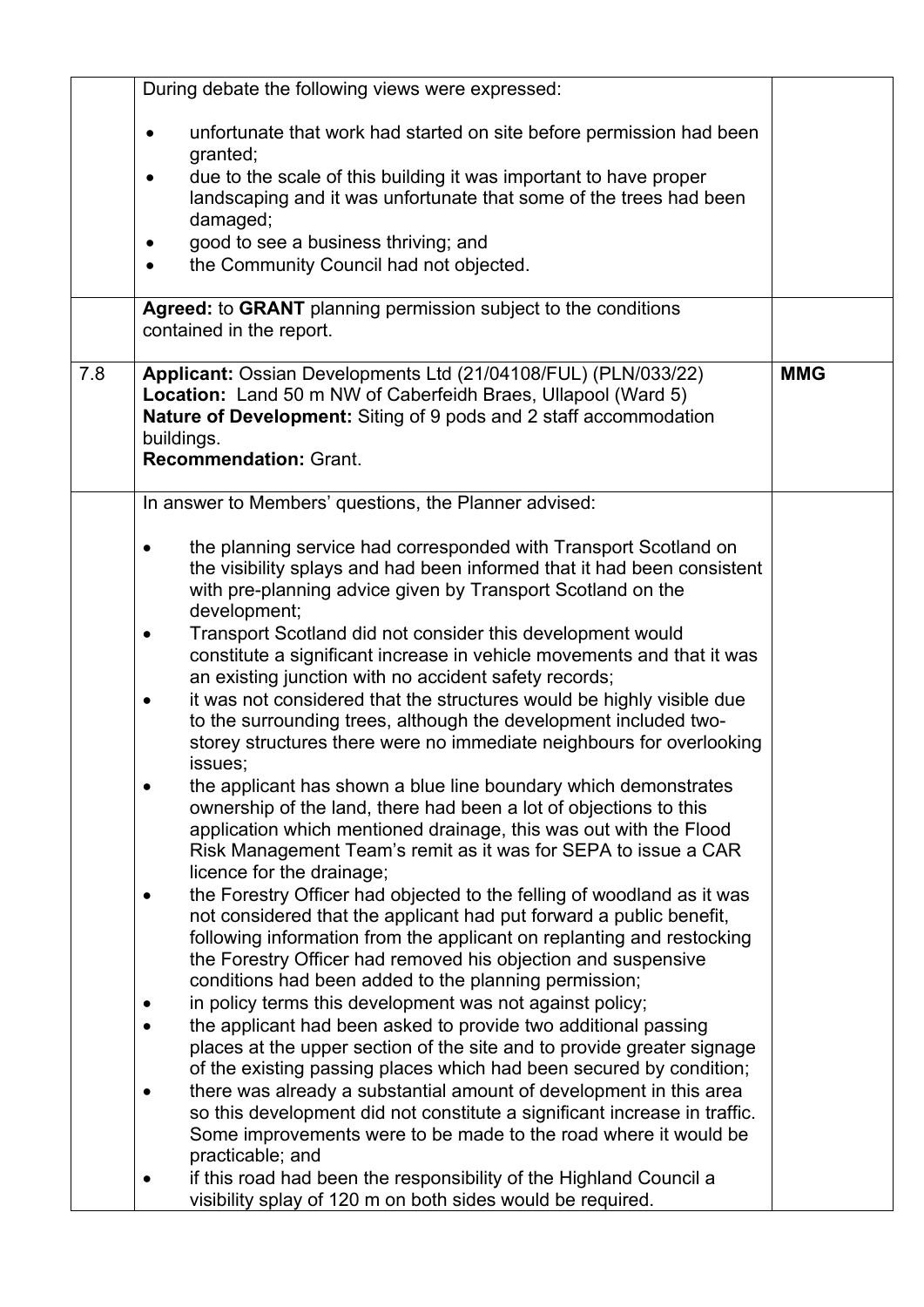During debate the following views were expressed:

- having considered the reasons given to support the granting of this application and noting that some initial consultee objections have been overcome, I am however persuaded by the material considerations raised by the objectors to the application and the response by the Community Council summarised in paras 4.2 and 5.1 of the report that this is not the right location for this proposed development;
- it was very easy to miss the turn off to Braes Road and the only place to turn was 30 yards beyond the junction causing issues on the road. As most people coming to this development would not know the road it would be an ongoing problem;
- the visibility splays at the junction were 73 m and 80 m and were not adequate. These splays would be reduced further in the summer when the trees were in leaf:
- nothing against this kind of development but this the wrong place for this development;
- Transport Scotland advised that most people walk into Ullapool, but people going for a holiday in a pod would not be walking into Ullapool; and
- the major core path to the Braes was very challenging so most movement to these pods would be by car.

Motion by Mrs I Campbell seconded by Mr R Bremner to refuse the application for the following reasons:

I have carefully considered the reasons given in support of granting this application and note that some initial consultee objections have been overcome. However, I am persuaded by the material considerations raised by objectors to the application and in the response by the Community Council (summarised in para 4.2 and 5.1 of the report), that this is not the right location for the proposed development.

I have 3 main concerns that form my reasons for opposing this application

1. Given the dimensions of the carriageway and lack of footways along the U5065 Braes Road, development of this scale within The Braes of Ullapool would exacerbate existing road conditions to the detriment of road and pedestrian safety. It appears that the possibility of mitigation is constrained by the geometry of the Braes Road and I do not consider that the mitigation proposed by condition 5 is sufficient.

2. In addition, despite the reference to sightline improvement works in the report and no objection from Transport Scotland, I remain of the view that the geometry of the A835 trunk road in the vicinity of its junction with the Braes Road has resulted in a substandard slightline that offers poor visibility for those exiting the Braes Road onto the trunk road. I understand that it falls below Highland Council's threshold. The objections received detail the specific concerns including increased traffic volumes and speeds. These are entirely valid concerns given the current popularity of stay-cations in the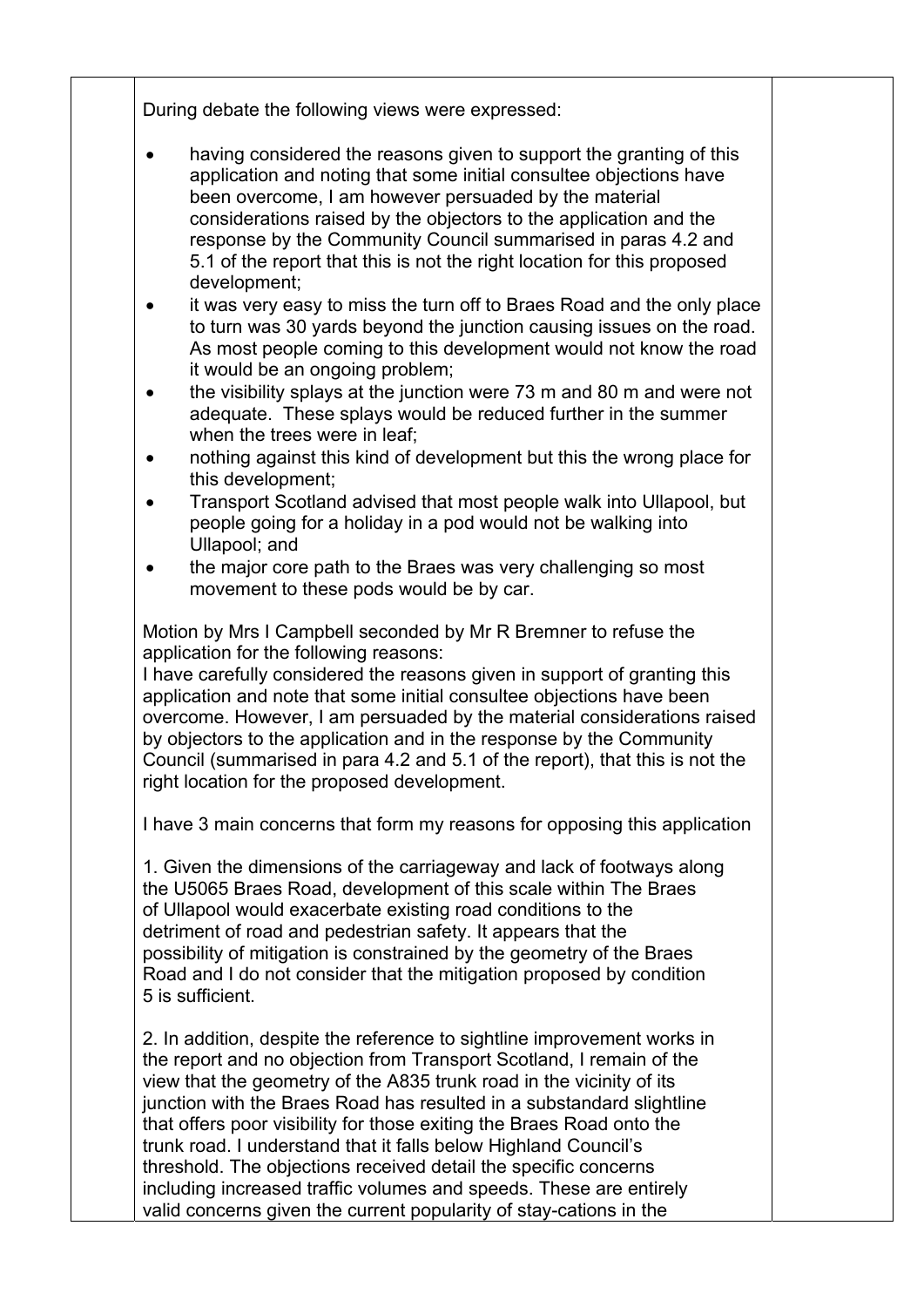|      | North-West of Scotland and the Islands - Ullapool being the<br>departure/arrival point for the Stornoway ferry. Development of this<br>scale within The Braes would intensify the use of this junction to the<br>detriment of the safety of road users. It appears no mitigation is<br>proposed to address this concern.                    |                       |
|------|---------------------------------------------------------------------------------------------------------------------------------------------------------------------------------------------------------------------------------------------------------------------------------------------------------------------------------------------|-----------------------|
|      | 3. Finally, given the proposed loss of trees to allow for the<br>development, I am of the opinion that this application would have a<br>significant detrimental impact on the visual and residential amenity<br>of The Braes' residents contrary to Policy 36 and Policy 28 of the<br>Highland-wide Local Development Plan.                 |                       |
|      | <b>AGREED:</b> to REFUSE the application for the reasons given by Mrs I<br>Campbell in her motion.                                                                                                                                                                                                                                          |                       |
|      | Items 7.9 and 7.10 were taken together as the applications were<br>linked.                                                                                                                                                                                                                                                                  |                       |
| 7.9  | Applicant: The Highland Council (21/04788/FUL) (PLN/034/22)<br>Location: Dunvegan Primary School, Colbost, Dunvegan, Isle of Skye<br>(Ward 10).<br>Nature of Development: Mixed use Masterplan comprising 16 residential<br>units, primary school, outdoor sports facilities and ancillary infrastructure.<br><b>Recommendation: GRANT.</b> | SH/A<br><b>Harvey</b> |
|      | Mr R Bremner left the meeting before the start of this item.<br>Mrs I Campbell left the meeting for the duration of items 7.9 and 7.10.                                                                                                                                                                                                     |                       |
|      | During debate the following views were expressed:                                                                                                                                                                                                                                                                                           |                       |
|      | tribute was paid to the officers and others who had worked<br>exhaustively to bring this forward; and<br>this was a beautiful part of Skye and the new school with sporting<br>$\bullet$<br>facilities and housing was welcomed and much needed.                                                                                            |                       |
|      | Agreed: to GRANT planning permission subject to the conditions<br>contained in the report.                                                                                                                                                                                                                                                  |                       |
| 7.10 | Applicant: Lochalsh and Skye Housing Association (21/04800/FUL)<br>(PLN/035/22)<br>Location: Land 90 m SE of Dunvegan Primary School, Colbost, Dunvegan<br>(Ward 10).<br><b>Nature of Development:</b> Erection of 16 affordable housing units and<br>access road.<br><b>Recommendation: GRANT.</b>                                         | SH/A<br><b>Harvey</b> |
|      | <b>Agreed: to GRANT</b> planning permission subject to the conditions<br>contained in the report and the upfront payment of the developer<br>contribution referred to in the report.                                                                                                                                                        |                       |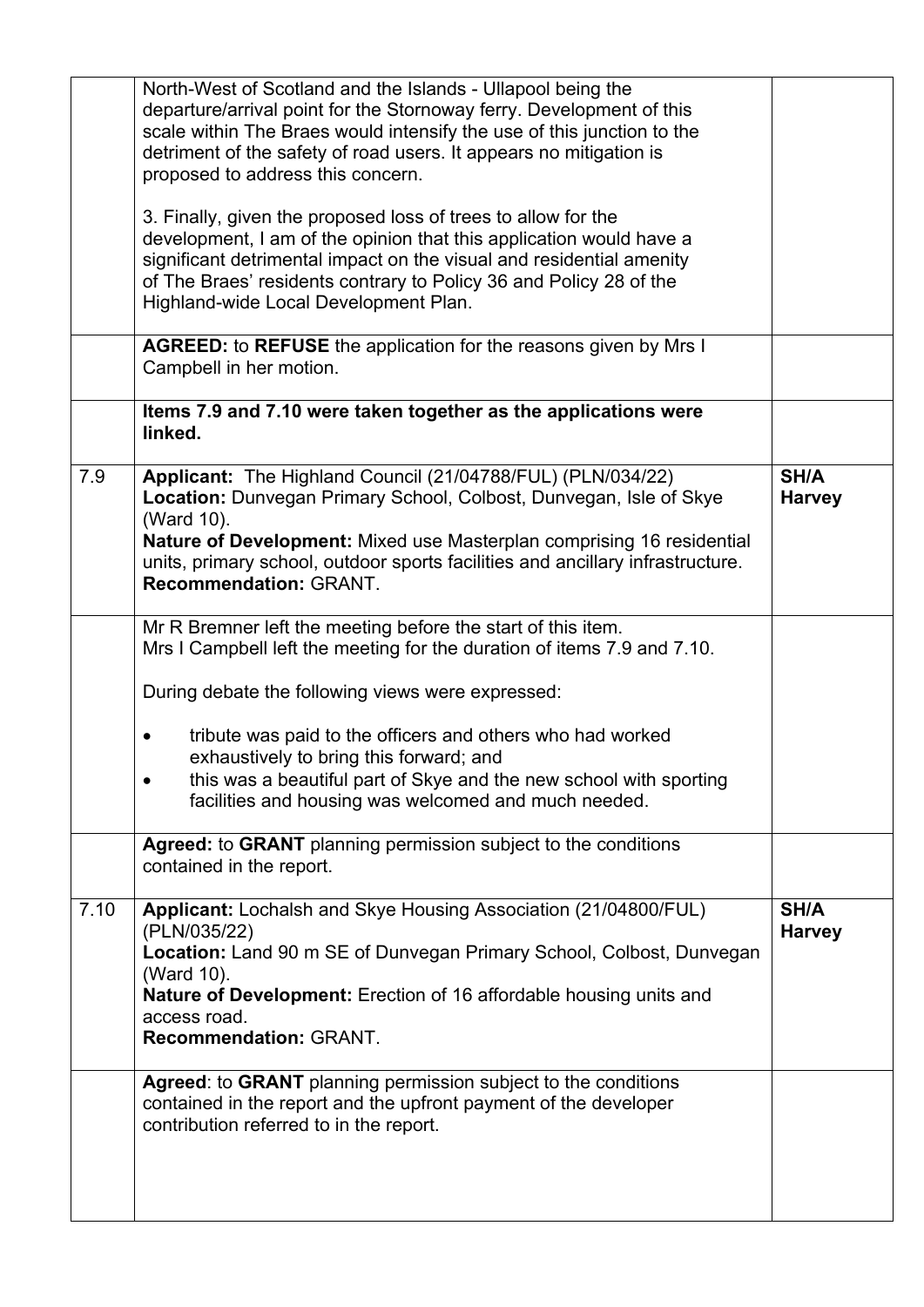| 7.11 | Applicant: Campbell Dickson (21/05642/S42) (PLN/036/22)<br>Location: Rosedale Hotel, Beaumount Crescent, Portree (Ward 1).<br>Nature of Development: Application under section 42 to remove condition<br>1 of planning permission 21/00146/FUL.<br><b>Recommendation: Grant.</b>                                                                                                                                                                                                                                                                                                                                                                                                                                                                                      | <b>MH</b>               |
|------|-----------------------------------------------------------------------------------------------------------------------------------------------------------------------------------------------------------------------------------------------------------------------------------------------------------------------------------------------------------------------------------------------------------------------------------------------------------------------------------------------------------------------------------------------------------------------------------------------------------------------------------------------------------------------------------------------------------------------------------------------------------------------|-------------------------|
|      | In answer to Members' questions, the Planner advised:<br>there was an objection from the Transport Planning team and general<br>concern about the narrowing of the carriageway;<br>the previous planning permission had only been granted to October<br>2021;<br>a large proportion of the site was adopted road; and<br>this was a two-way street giving access to people living beyond this<br>road.<br>During debate the following views were expressed:<br>this development had only been allowed during the covid period.                                                                                                                                                                                                                                        |                         |
|      | Agreed: to GRANT planning permission subject to the conditions<br>contained in the report.                                                                                                                                                                                                                                                                                                                                                                                                                                                                                                                                                                                                                                                                            |                         |
| 7.12 | Applicant: Mr and Mrs Turner (22/00024/FUL) (PLN/037/22)<br>Location: Land to East of 12 Drynie Park, Muir of Ord (Ward 8).<br>Nature of Development: Erection of house and garage.<br><b>Recommendation: Refuse.</b>                                                                                                                                                                                                                                                                                                                                                                                                                                                                                                                                                 | <b>MMG</b>              |
|      | Agreed: to REFUSE the application for the reasons contained in the report<br>of handling.                                                                                                                                                                                                                                                                                                                                                                                                                                                                                                                                                                                                                                                                             |                         |
| 7.13 | Applicant: Kyle of Sutherland Development Trust (22/00337/FUL)<br>(PLN/038/22)<br><b>Location:</b> Land 40 m East of South Bonar Public Toilets, Ardgay (Ward 1).<br><b>Nature of Development:</b> Construction of shelter containing wc and shower<br>facilities, provision of services to provide serviced overnight parking and<br>camping site.<br><b>Recommendation: Refuse.</b>                                                                                                                                                                                                                                                                                                                                                                                 | DJ/L<br><b>Burnside</b> |
|      | In answer to Members' questions, the Area Planning Manager – North<br>advised:<br>although people tend to want to park next to the water, unfortunately<br>٠<br>these places are not always very suitable;<br>it was very laudable of the Trust to try and mitigate concerns but<br>$\bullet$<br>unfortunately this site was not suitable due to the flood risk;<br>the probability of a flood in this area in the future was very high. We<br>$\bullet$<br>now have to look at what was likely with increased flooding events<br>and heavy rain rather than what had happened in the past;<br>because of the objection from SEPA, if this was approved today, the<br>$\bullet$<br>planning department would be obliged to formally notify Scottish<br>Ministers; and |                         |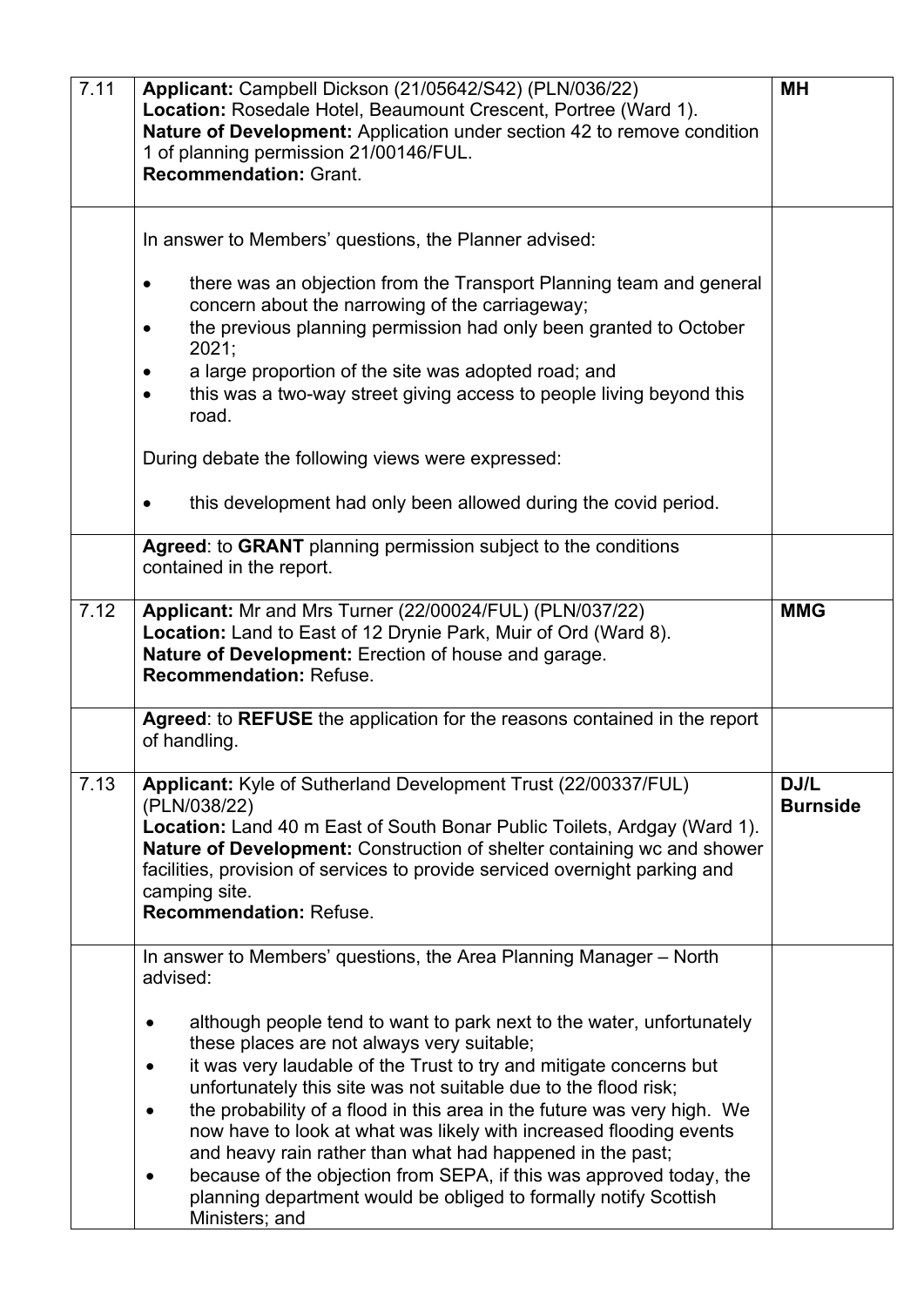|      | there were two factors for flood events in this area, both pluvial<br>$\bullet$<br>(rainfall) and fluvial (coastal).                                                                                                                                                                                                                                                                                                                                                                     |                          |
|------|------------------------------------------------------------------------------------------------------------------------------------------------------------------------------------------------------------------------------------------------------------------------------------------------------------------------------------------------------------------------------------------------------------------------------------------------------------------------------------------|--------------------------|
|      | During debate the following views were expressed:                                                                                                                                                                                                                                                                                                                                                                                                                                        |                          |
|      | all for this kind of development but it had to be in the right place and<br>$\bullet$<br>global warming had to be taken seriously.                                                                                                                                                                                                                                                                                                                                                       |                          |
|      | <b>Motion</b> by Mr H Morrison seconded by Mr R Gale to grant the application<br>subject to conditions to be agreed with the local Member (Mr H Morrison)<br>and the Chair and the prior notification of the Scottish Ministers for the<br>following reasons:                                                                                                                                                                                                                            |                          |
|      | Contrary to the advice received from SEPA the Committee does not accept<br>the level of risk associated with coastal and fluvial flooding at the<br>application site. Given the informal existing use of the application site for<br>the use applied for, the Committee is of the view that it should be granted<br>planning permission subject to conditions and the prior notification of<br><b>Scottish Ministers.</b><br>Amendment by Ms M Morley-Smith to refuse the application in |                          |
|      | accordance with the recommendation did not receive a seconder and<br>therefore fell.                                                                                                                                                                                                                                                                                                                                                                                                     |                          |
|      | Agreed: to GRANT planning permission subject to conditions to be agreed<br>with the local member (Mr H Morrison) and the chair and the prior<br>notification of the Scottish Ministers.                                                                                                                                                                                                                                                                                                  |                          |
|      |                                                                                                                                                                                                                                                                                                                                                                                                                                                                                          |                          |
| 7.14 | Applicant: Mr and Mrs McGlinn (21/05603/FUL) (PLN/039/22)<br>Location: Braetongue Croft, 40 Brae Tongue, Tongue (Ward 1).<br>Nature of Development: Erection of house and 2 holiday lodges.<br><b>Recommendation: Refuse.</b>                                                                                                                                                                                                                                                            | $\mathsf{CS}\phantom{0}$ |
|      | Mr R Gale left the meeting during the presentation for this item.                                                                                                                                                                                                                                                                                                                                                                                                                        |                          |
|      | In answer to Members' questions, the Planner advised:                                                                                                                                                                                                                                                                                                                                                                                                                                    |                          |
|      | there was an existing shed on the site and there had been notification                                                                                                                                                                                                                                                                                                                                                                                                                   |                          |
|      | for an agricultural shed to sit beside that shed on the site;<br>there had been a previous house application that had been                                                                                                                                                                                                                                                                                                                                                               |                          |
|      | withdrawn;<br>the applicants did initially put forward the case that there had been<br>$\bullet$<br>historic permissions. Having researched with the roads team it had<br>been confirmed that the work was unauthorised;                                                                                                                                                                                                                                                                 |                          |
|      | there was an argument that the house in the next croft created a<br>pattern of development. Planning officers however determined that<br>this was not a pattern of development and the neighbouring house<br>was considered more of an outlying croft house. What is being<br>proposed is a new building where the next house was an historic croft<br>house;                                                                                                                            |                          |
|      | no evidence had been submitted to state that this development was<br>$\bullet$<br>essential to the working of the croft;<br>the access proposed was a new access; and                                                                                                                                                                                                                                                                                                                    |                          |